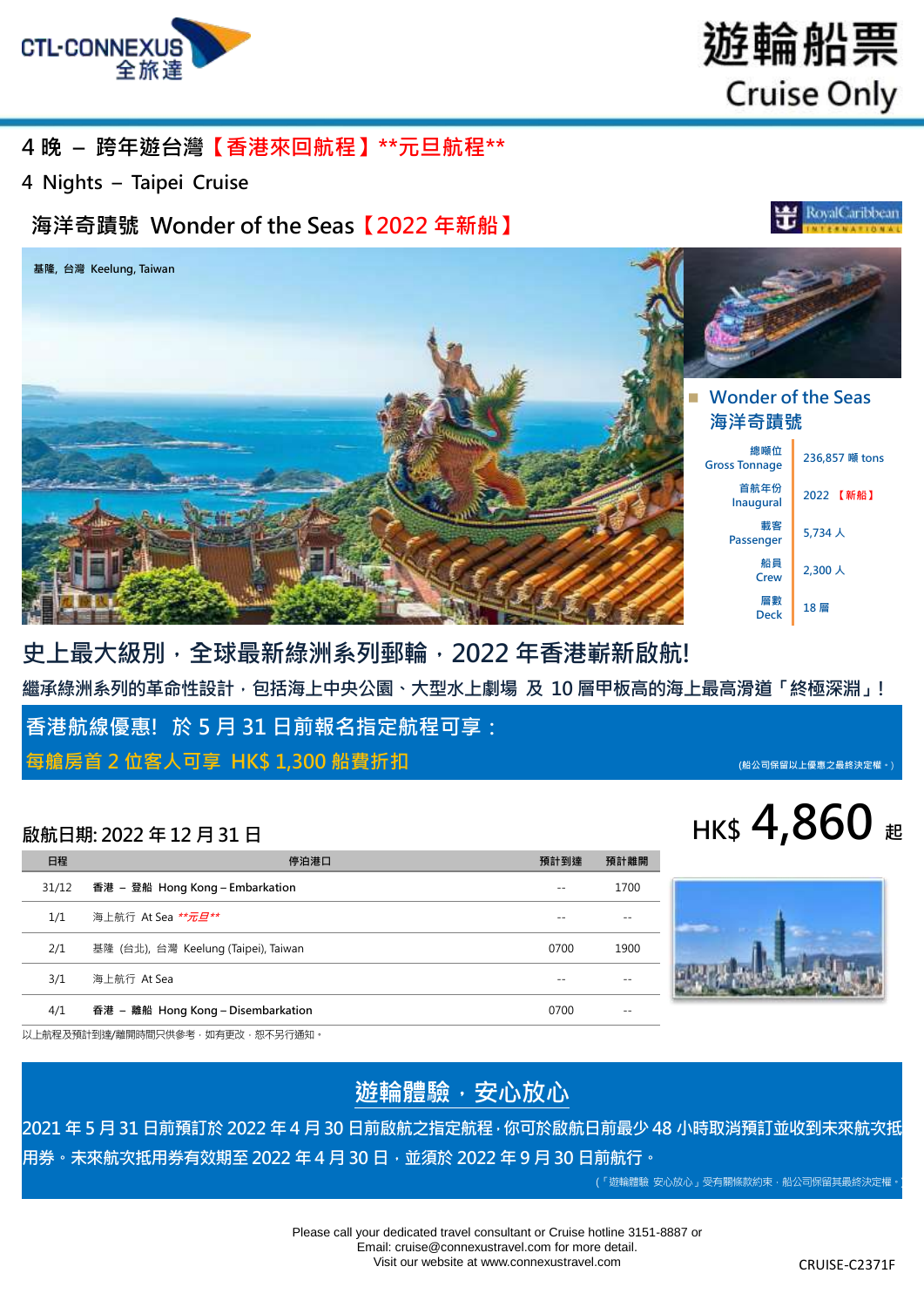

### **4 晚 – 跨年遊台灣【香港來回航程】\*\*元旦航程\*\***

**4 Nights – Taipei Cruise**

**海洋奇蹟號 Wonder of the Seas【2022 年新船】**

#### **啟航日期: 2022 年 12 月 31 日**

| 價目 Price<br>成人佔半房 Sharing twin basis | 原價                      | 5月31日前報名             | 同房第 3/4 位客人                       |
|--------------------------------------|-------------------------|----------------------|-----------------------------------|
| 內艙房 Interior – Cat. 4V               | нк\$ 6,160 #            | нк\$ 4,860 起         |                                   |
| 內艙房 Interior – Cat. 3V               | нк\$ 6,890 #            | нк\$ 5,590 起         | нк\$ $3,000$ $\scriptstyle\rm \&$ |
| 海景房 Oceanview – Cat. 4N              | нк\$ 7,510 $\,$ $\rm E$ | нк\$ 6,210 起         | нк\$ 3,370 #                      |
| 海景露台房 Oceanview Balcony – Cat. 4D    | нк\$ 9,070 #            | нк\$ 7,770 #         |                                   |
| 海景露台房 Oceanview Balcony – Cat. 3D    | нк\$ $10,430$ #         | нк\$ 9,130 起         | нк\$ 4,700 $\rm _{\,E}$           |
| 標準套房 Junior Suite – Cat. J4          | нк\$ $12,650$ #         | нк\$ 11,350 $E$      |                                   |
| 標準套房 Junior Suite – Cat. J3          | нк\$ $15,180$ #         | <b>НК\$ 13,880 起</b> | нк\$ 5,870 #                      |
| 套房 Grand Suite (1 bedroom) – Cat. GS | нк\$ 21,510 $E$         | <b>НК\$ 20,210 起</b> | нк\$ $11,830$ #                   |
| 郵輪雜費 HK \$ 1,480<br>港口稅 HK\$750      |                         |                      |                                   |

# 體験 安心放心

- 1. 登船前檢查旅客及船員的健康狀況
- 2. 避免前往受疫情影響地區
- 3. 客房每日2次全面清潔
- 4. 船上關鍵區域每30分鐘消毒一次
- 5. 船上增添洗手和消毒設施
- 6. 確保100%新鮮、已過濾空氣及每小時換氣高達20次
- 7. 全天候 24/7 提供醫療支援



海景房 Oceanview (4N) 艙房:179 平方呎

7



海景露台房 Oceanview Balcony (4D / 3D) 艙房:182 平方呎 露台:50 平方呎

標準套房 Junior Suite (J4 / J3) 艙房:287 平方呎 露台:80 平方呎

下載皇家無憂啟航小冊子

**Children** 

**套房 Grand Suite (GS)** 艙房:371 平方呎 露台:105 平方呎

Please call your dedicated travel consultant or Cruise hotline 3151-8887 or Email[: cruise@connexustravel.com](mailto:cruise@connexustravel.com) for more detail. Visit our website at [www.connexustravel.com](http://www.connexustravel.com/) CRUISE-C2371F